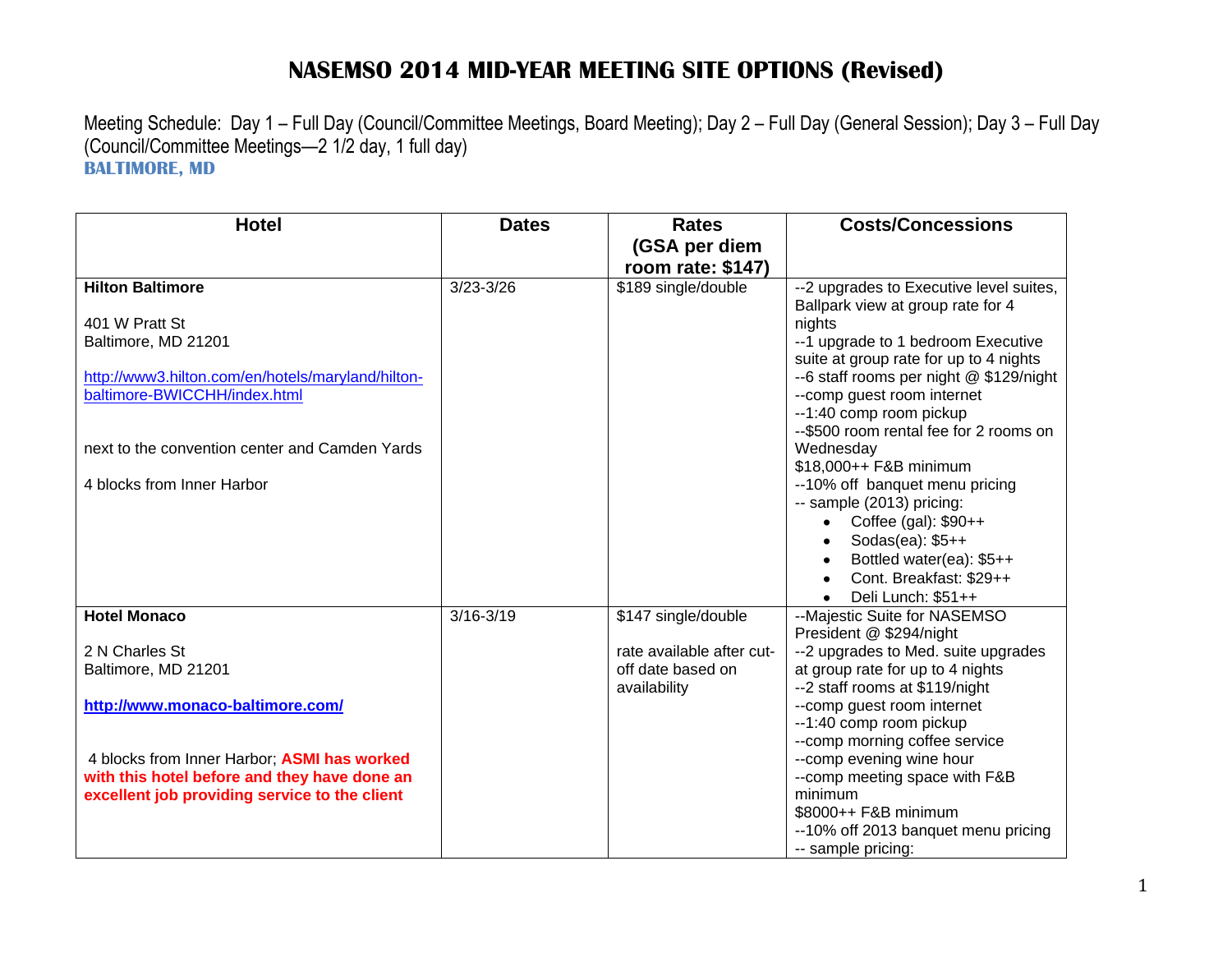|                                                                                                                 |               |                                                | Coffee (gal): $$70++$<br>Sodas(ea): \$4.25++<br>Bottled water(ea): \$4.25++<br>Cont. Breakfast: \$21++                                                                                                                                                                                                                                                                                                                                                     |
|-----------------------------------------------------------------------------------------------------------------|---------------|------------------------------------------------|------------------------------------------------------------------------------------------------------------------------------------------------------------------------------------------------------------------------------------------------------------------------------------------------------------------------------------------------------------------------------------------------------------------------------------------------------------|
| <b>Hyatt Regency Baltimore</b>                                                                                  | $3/23 - 3/26$ | \$199 single/double                            | Deli Lunch: \$35++<br>--1 upgrade to 1 bed Prem suite at                                                                                                                                                                                                                                                                                                                                                                                                   |
| 300 Light St<br>Baltimore, MD 21202<br>On the Inner Harbor<br>http://www.baltimore.hyatt.com/en/hotel/home.html |               | 15% of block offered at<br>gov't per diem rate | group rate for up to 4 nights<br>--2 upgraded rooms at group rate<br>--6 staff rooms @ \$159/night<br>-- comp standard guest room internet<br>--1:40 room comps<br>--comp meeting space with<br>\$10,000++ F&B minimum<br>--10% off 2014 banquet menu pricing<br>exclusive of alcohol and custom<br>menus<br>-- sample pricing:<br>Coffee (gal): $$92++$<br>Sodas(ea): $$5++$<br>Bottled water(ea): \$5++<br>Cont. Breakfast: \$32++<br>Deli Lunch: \$48++ |